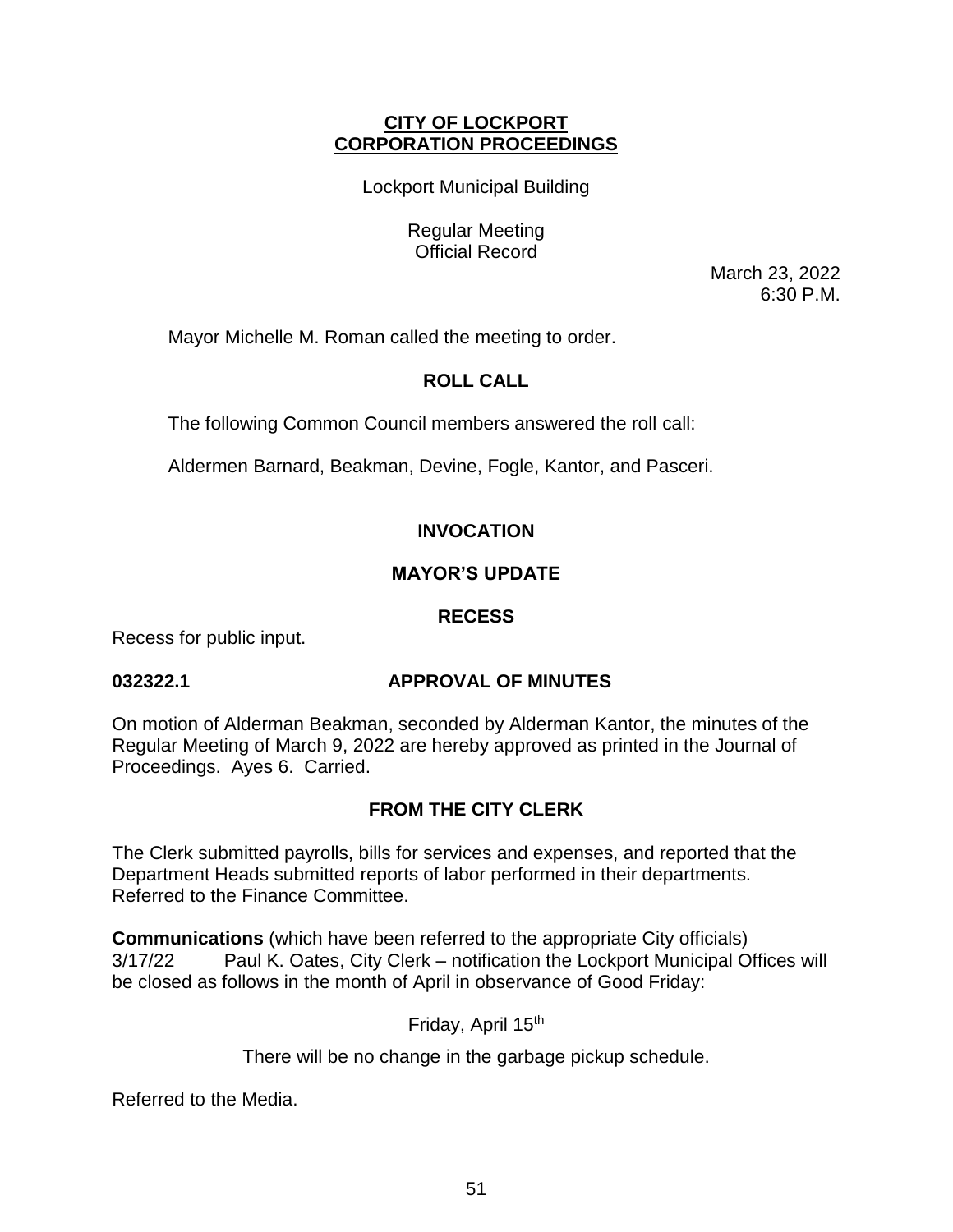#### **Notice of Complaint:**

| 3/16/22 | 17 Remick Pkwy - tree    |
|---------|--------------------------|
| 3/18/22 | 88 Center Street - trees |
| 3/22/22 | 202 East Avenue - tree   |

Referred to the Director of Streets and Parks.

#### **Notice of Special Franchise Assessment Complaint:**

3/17/22 (Pursuant to New York Real Property Tax Law section 610) Eversheds Sutherland LLP, FBO Time Warner of Buffalo, 7820 Crescent Executive Drive, Charlotte, NC

Referred to the Corporation Counsel.

### **Notice of Claim:**

3/15/22 & 3/21/22 E. A. Granchelli, Developer, 36 Pine Street, Lockport, NY

Referred to the Corporation Counsel.

## **MOTIONS & RESOLUTIONS**

#### **032322.2**

By Alderman Beakman:

Resolved, that the Mayor and City Clerk be authorized to issue orders in favor of the claimants for payrolls, bills, and services to be paid on March  $24<sup>th</sup>$ , 2022 as follows:

| <b>General Fund</b>     | Fund A        | \$163,095.13 |
|-------------------------|---------------|--------------|
| Community Dev.          | Fund CD       | \$20,000.00  |
| Water Fund              | Fund FX       | \$106.264.42 |
| Sewer Fund              | Fund G        | \$62,853.03  |
| <b>Capital Projects</b> | Fund H        | \$155,693.91 |
| Refuse Fund             | Fund CL       | \$85,623.81  |
| Self Insurance          | Fund MS       | \$1,560.90   |
| Worker's Comp           | Fund S        | \$8,920.00   |
| Payroll                 | Pay Date 3/10 | \$502,104.37 |

Seconded by Alderman Fogle and adopted. Ayes 6.

#### **032322.3**

By Alderman Pasceri:

Resolved, that the Corporation Counsel is hereby authorized and directed to amend Local Law #1 – 1962, amended by Local Law #1 – 1963, relative to Section C-370a of the City Charter—the opening of streets; and be it further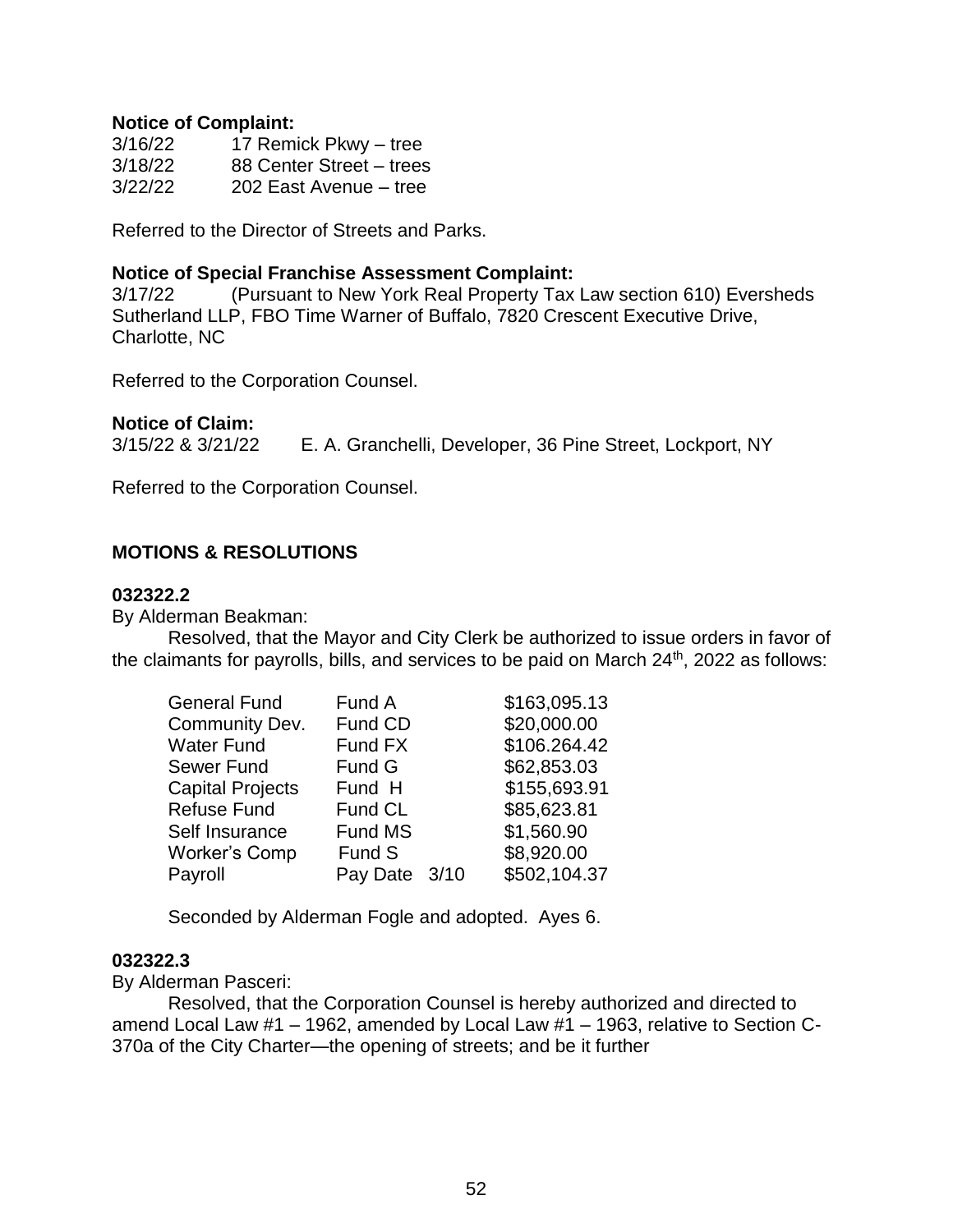Resolved, that a public hearing be held at the Common Council meeting of April 13, 2022, starting at 6:30 P.M. in the Common Council Chambers, Lockport Municipal Building, One Locks Plaza, Lockport, NY relative to said local law, and be it further

Resolved, that the City Clerk is hereby authorized and directed to advertise notice of said public hearing.

Seconded by Alderman Barnard and adopted. Ayes 6.

### **032322.4**

By Alderman Barnard:

Resolved, that pursuant to their request, permission is hereby granted to Niagara Hospice to conduct the 9th Annual Hospice Gran Fondo Bike Ride, on Saturday, August 6<sup>th</sup>, 2022 beginning at 7 a.m., subject to approval of the race route by the Police Chief; and be it further

Resolved, permission include the barricading of West Jackson Street to through traffic, from Plank Road to Niagara Street, from 10am until 1pm; and be it further

Resolved, that the Director of Streets, Parks and Water Distribution is hereby authorized and directed to arrange for delivery of barricades, cones and 'street closed' signs as required; and be it further

Resolved, that Niagara Hospice send a letter to affected residents informing them of the race and the closure of West Jackson to through traffic; and be it further

Resolved, that Niagara Hospice file a certificate of insurance with the City Clerk naming the City of Lockport as additional insured.

Seconded by Alderman Pasceri and adopted. Ayes 6.

## **032322.5**

By Alderman Devine:

Whereas, General City Law 20(3) authorizes the City to accept donations from individuals or organizations, and to use said donations per the restrictions placed on them by the donor, regardless of minimum value; now, therefore, be it

 Resolved, that the Mayor and Common Council do hereby extend thanks and appreciation to West Falls Fire Company, through West Herr Automotive, for the donation of a used ambulance to the Lockport Fire Department.

 Seconded by Alderman Beakman. Ayes 3. Nays 3. Aldermen Barnard, Kantor and Pasceri voted no. The Mayor voted in the affirmative. Motion passed.

#### **032322.6**

By Alderman Devine:

 Whereas, the City Council passed Resolution 120419.7 in December 2019, sponsored by Alderman Oates and seconded by Alderman Abbott, wherein the Council approved a contract between the City and GAR Associates, LLC, for an Equity Improvement Project for assessments on properties in the City; and

 Whereas, said Resolution approved the contract for GAR Associates, LLC, Williamsville, to be paid \$400,000, paid over a three year time period; and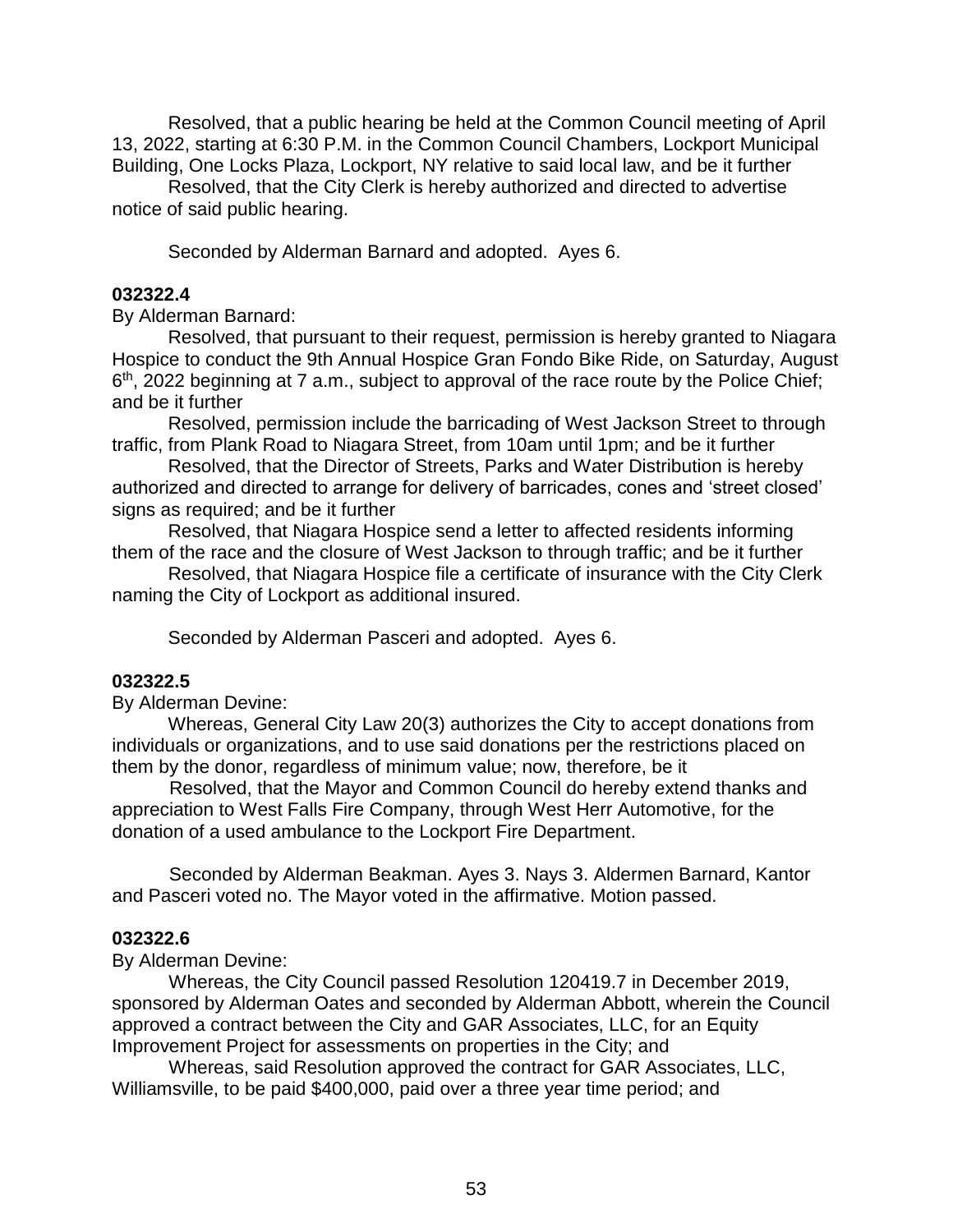Whereas, said project was not identified in the capital budget or the 2019 General Fund Budget and necessitates the amendment of both, including the use of contingency to fund the first year; and

 Whereas Alderman Oates also sponsored Resolution 070120.6 in July 2020, seconded by Alderman Abbott, which amended the FY 2020 General Fund and Capital Fund budgets to pay for said contract; and

 Whereas GAR Associates have performed and completed the 3 year Reassessment on City properties, and have presented their findings on same to City officials; and

 Whereas the Council believes that it is in the City's best interest to hold the findings in abeyance for one year and delay the implementation of the reassessments until April 1, 2023; now, therefore, be it

 Resolved, that the Reassessment completed by GAR Associates, at the expense of \$400,000, shall not be implemented until April 1, 2023; and be it further

 Resolved, that the appropriate City Departments shall take all necessary steps to implement the reassessment effective April 1, 2023.

 Seconded by Beakman. Ayes 2. Nays 4. Aldermen Barnard, Fogle, Kantor and Pasceri voted no. Motion failed.

### **032322.7**

By Alderman Pasceri:

 Whereas, Lockport Community Services, Inc. has secured a \$300,000 challenge grant from the Ralph C. Wilson Foundation, and additional funding totaling \$250,000 from the Grigg Lewis Foundation, the John R. Oshei Foundation, Geico, community funding, and other sources; and

 Whereas, the City of Lockport (City) has identified the need to make improvements at the Railyard Skate Park at Outwater Park; and

 Whereas, the Skate Park has a projected completion date of December 1, 2022; now, therefore, be it

 Resolved, that the City's Consulting Engineer, Nussbaumer & Clarke, Inc., is authorized and directed to prepare and issue a Request for Proposals (RFP) for Design/Build services related to improvements at the Skate Park; and be it further

 Resolved, that upon receipt of said Request for Proposals (RFP), the City Clerk is hereby authorized and directed to advertise the same.

Seconded by Alderman Devine and adopted. Ayes: 6.

#### **032322.8**

By Alderman Kantor:

 Resolved, that the Mayor, subject to Corporation Counsel approval, be and the same is hereby authorized and directed to execute a contract with Lockport Little Loop Football for use of Exchange Field for their 2022 season.

Seconded by Alderman Pasceri and adopted. Ayes: 6.